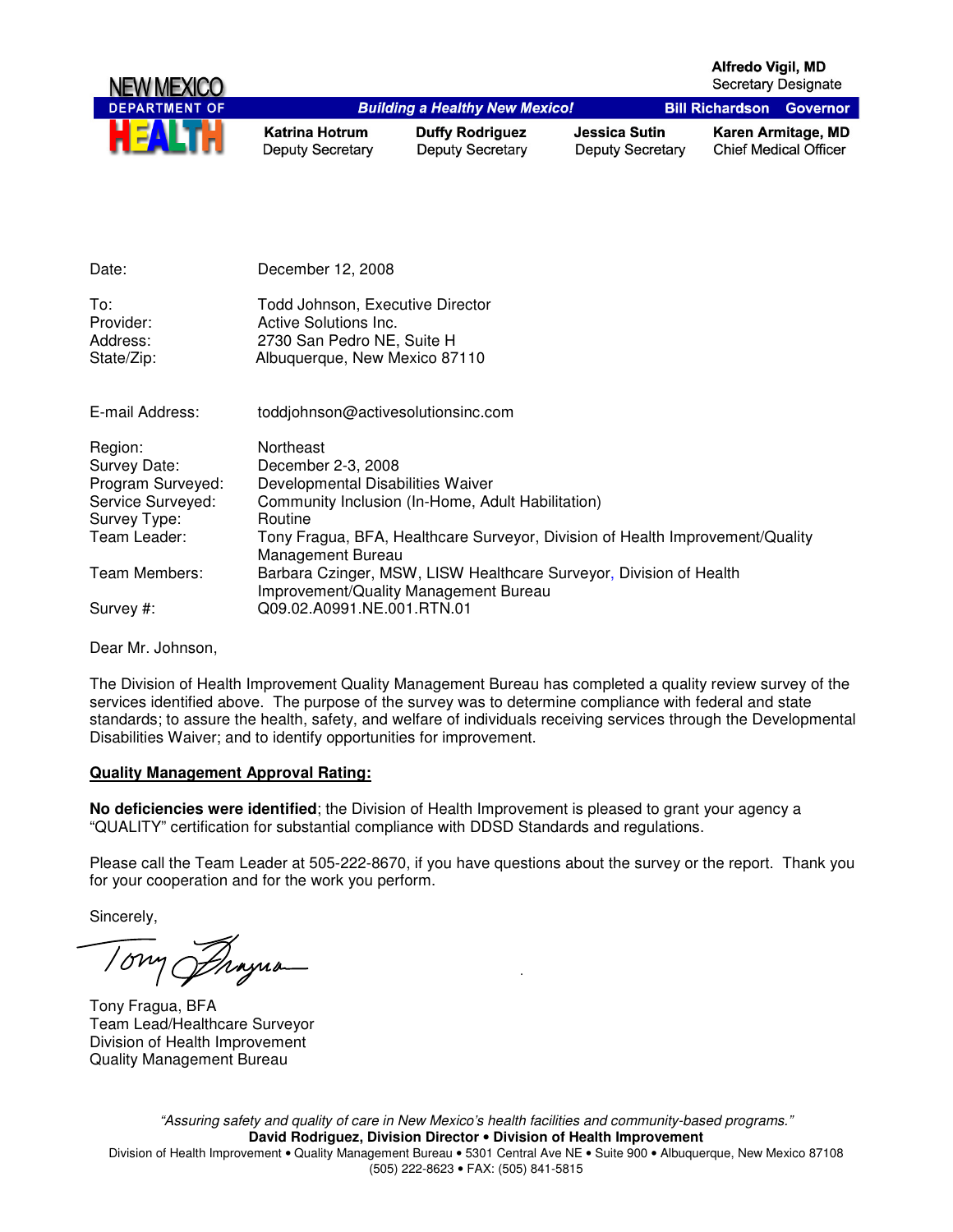Entrance Conference Date: December 2, 2008 Present: **Active Solutions Inc.** Jessica Martinez, Director of Training & Personnel Audrey Ulibarri, Service Coordinator **DOH/DHI/QMB** Tony Fragua, BFA, Team Lead/Healthcare Surveyor Barbara Czinger, MSW, LISW, Healthcare Surveyor Exit Conference Date: December 3, 2008 Present: **Active Solutions Inc.** Audrey Ulibarri, Service Coordinator Jessica Martinez, Director of Training & Personnel Todd Johnson, Executive Director **DOH/DHI/QMB**

Tony Fragua, BFA, Team Lead/Healthcare Surveyor Barbara Czinger, MSW, LISW, Healthcare Surveyor

## **DDSD - NE Regional Office**

| <b>Homes Visited</b>              | Number: |                      |
|-----------------------------------|---------|----------------------|
| Administrative Locations Visited  | Number: |                      |
| <b>Total Sample Size</b>          | Number: |                      |
| Persons Served Interviewed        | Number: | 1- (Non-verbal)      |
| Persons Served Observed           | Number: |                      |
| Staff interviewed                 | Number: | 1- (Via interpreter) |
| Records Reviewed (Persons Served) | Number: |                      |